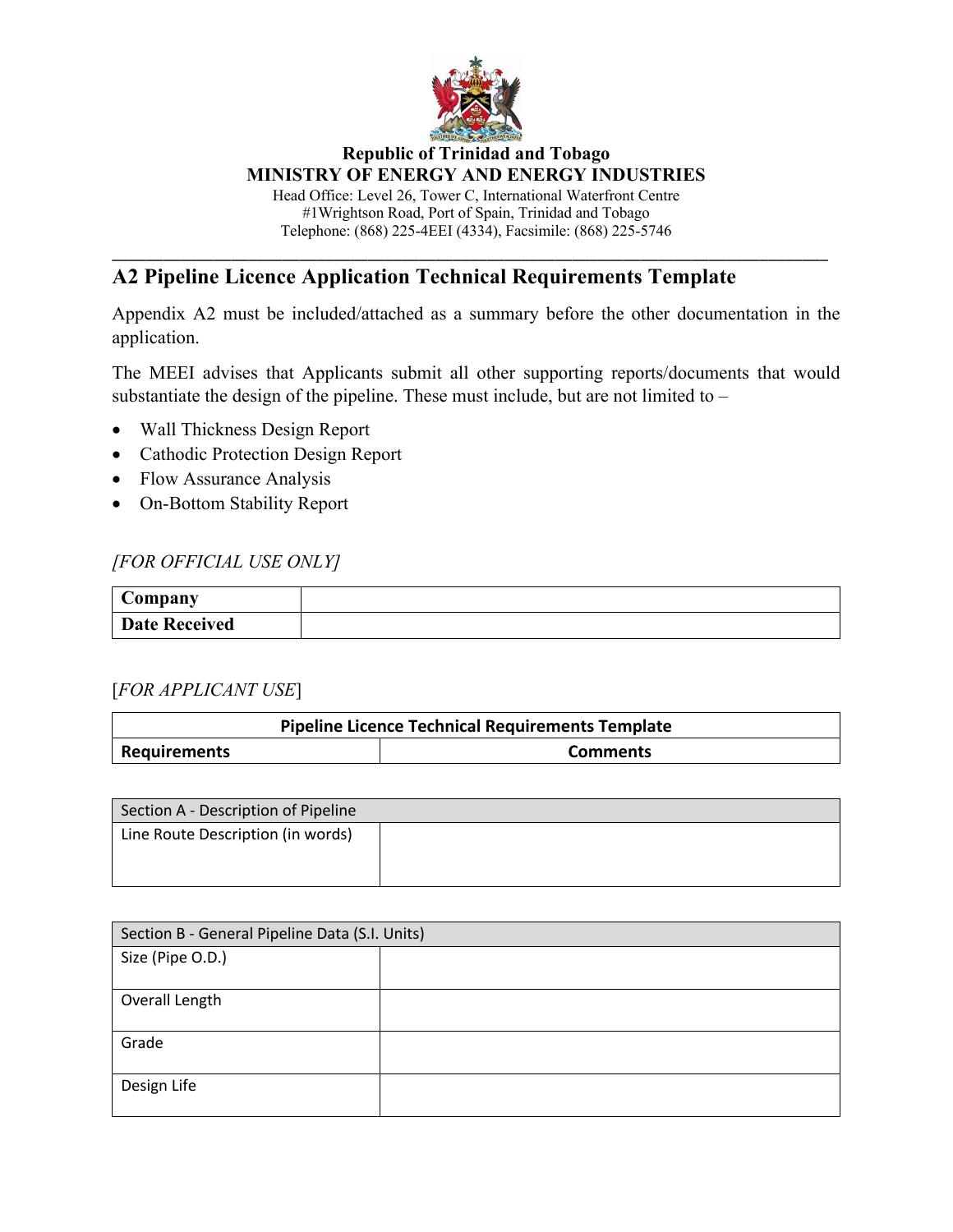

Head Office: Level 26, Tower C, International Waterfront Centre #1Wrightson Road, Port of Spain, Trinidad and Tobago Telephone: (868) 225-4EEI (4334), Facsimile: (868) 225-5746

\_\_\_\_\_\_\_\_\_\_\_\_\_\_\_\_\_\_\_\_\_\_\_\_\_\_\_\_\_\_\_\_\_\_\_\_\_\_\_\_\_\_\_\_\_\_\_\_\_\_\_\_\_\_\_\_\_\_\_\_\_\_\_\_\_\_\_\_\_\_\_\_\_\_\_\_\_\_\_\_\_\_\_\_

| Section C - Detailed Pipeline Data |                |         |        |
|------------------------------------|----------------|---------|--------|
| Pipeline Segment Length            |                | Segment | Length |
|                                    | $\mathbf 1$    |         |        |
|                                    | $\overline{2}$ |         |        |
|                                    | $\overline{3}$ |         |        |
|                                    | $\overline{4}$ |         |        |
| Water Depth                        |                |         |        |
|                                    |                |         |        |
|                                    |                |         |        |
| <b>Burial Depth</b>                |                |         |        |
|                                    |                |         |        |
|                                    |                |         |        |
|                                    |                |         |        |
| <b>Wall Thickness</b>              |                |         |        |
|                                    |                |         |        |
|                                    |                |         |        |
| Spacing between Pipelines          |                |         |        |
|                                    |                |         |        |
|                                    |                |         |        |
| <b>Bare Weight</b>                 |                |         |        |
|                                    |                |         |        |
|                                    |                |         |        |
|                                    |                |         |        |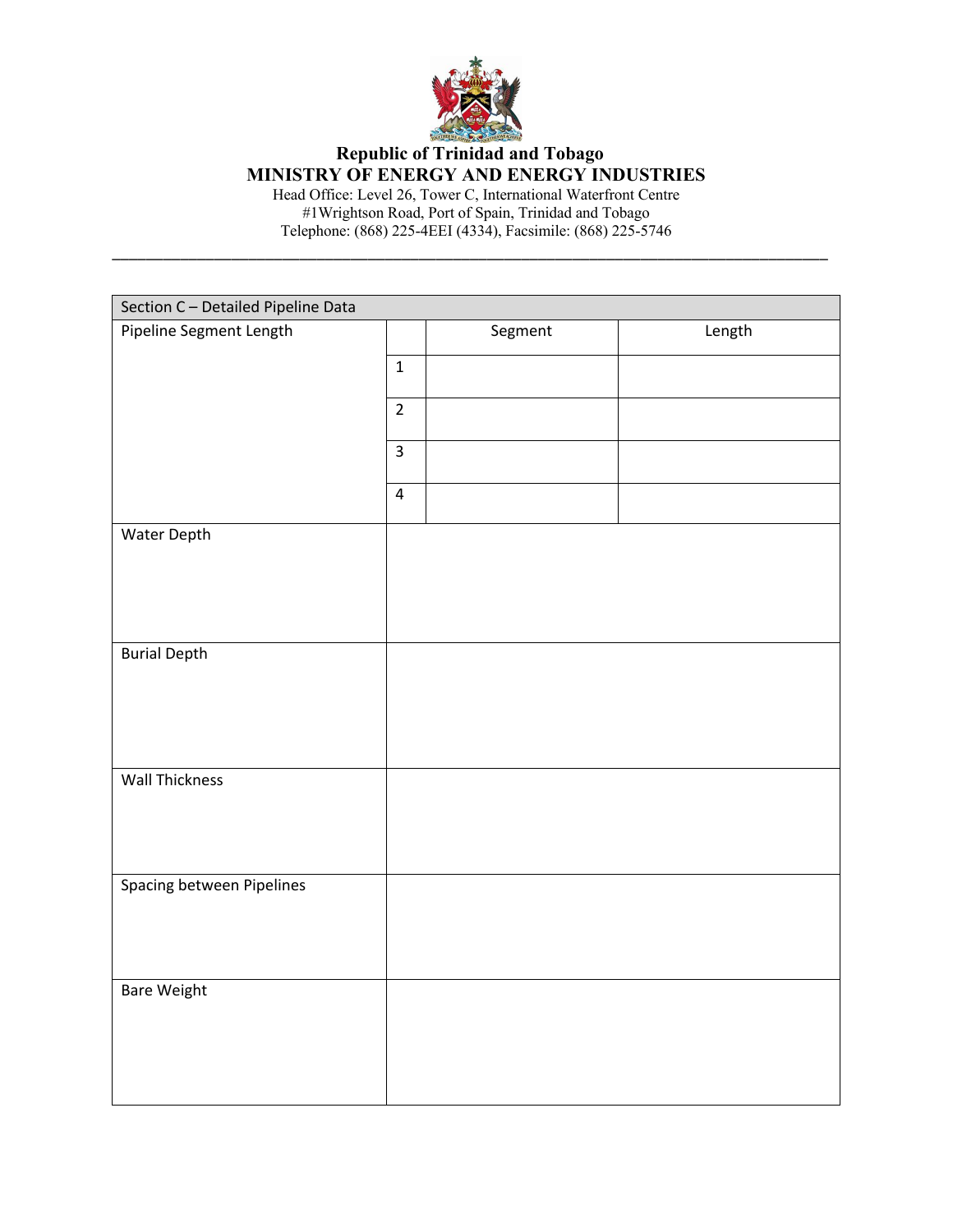

| Pipeline weight (with coating) |                    | Air Weight | Submerged Weight |
|--------------------------------|--------------------|------------|------------------|
|                                | Empty              |            |                  |
|                                | Flooded            |            |                  |
| <b>Weight Coating</b>          | Concrete thickness |            | Concrete density |
|                                |                    |            |                  |
|                                |                    |            |                  |
| Specific Gravity of            |                    |            |                  |
| Weight Coated Pipe             |                    |            |                  |
|                                |                    |            |                  |

| Section D - Riser & Bends Pipeline Information |                                 |                       |  |
|------------------------------------------------|---------------------------------|-----------------------|--|
| Riser and Bend Data                            | Wall thickness                  |                       |  |
|                                                | Weight coating                  | Concrete<br>thickness |  |
|                                                |                                 | Concrete<br>Density   |  |
|                                                | <b>Upper Termination</b>        |                       |  |
|                                                | <b>Lower Termination</b>        |                       |  |
|                                                | <b>Specific Gravity of Pipe</b> |                       |  |
|                                                | <b>Bend Radius</b>              | Riser                 |  |
|                                                |                                 | Tie-in Spools         |  |
|                                                |                                 |                       |  |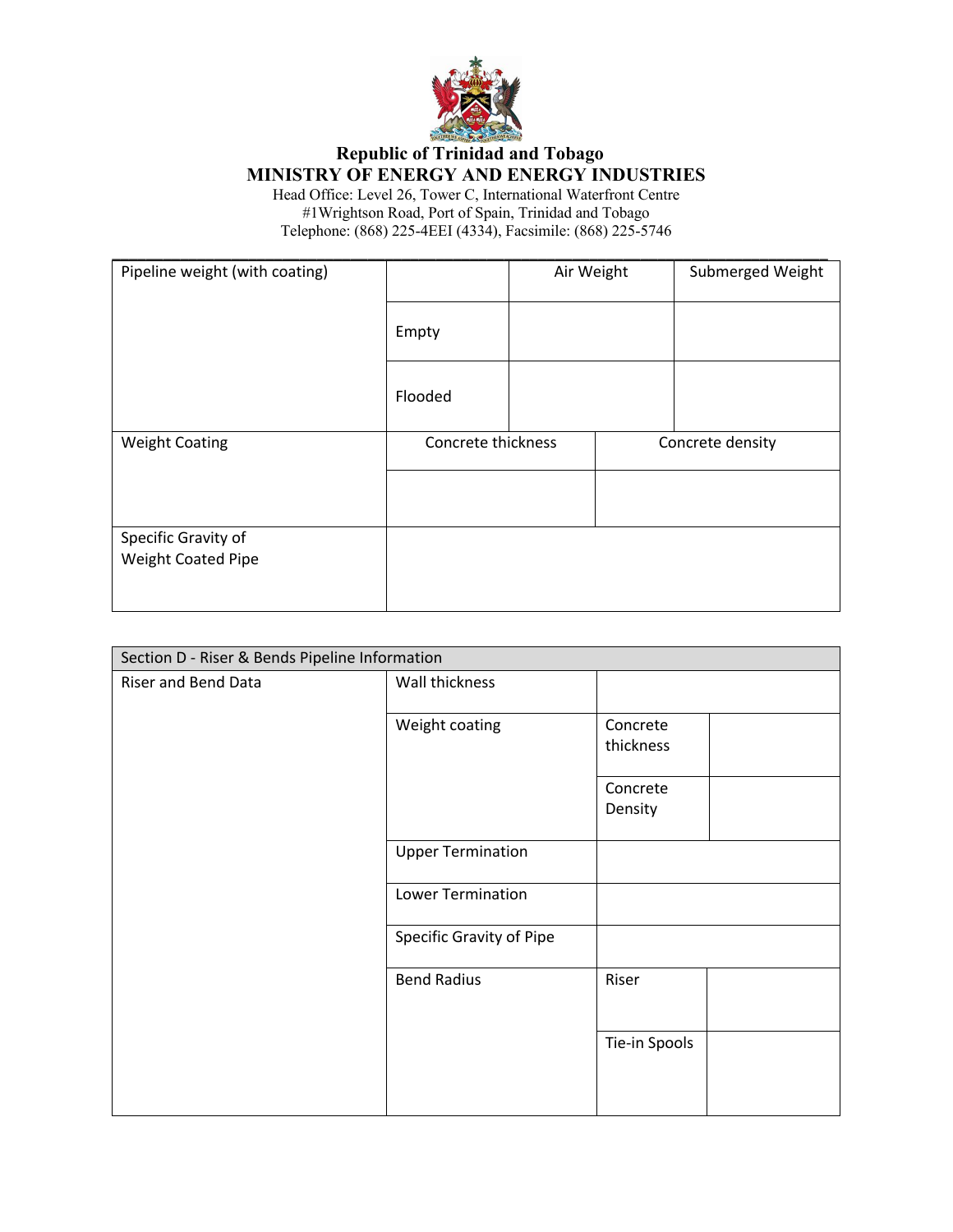

| Length of Riser below<br>the Splash Zone |  |
|------------------------------------------|--|
| Length of Riser in<br>the Splash Zone    |  |
| Length of Riser above<br>the Splash Zone |  |

| Section E - Description of Cathodic Protection System           |  |  |
|-----------------------------------------------------------------|--|--|
| Pipeline Sacrificial Anode System                               |  |  |
| Type of anode                                                   |  |  |
| Anode Material                                                  |  |  |
| Spacing interval                                                |  |  |
| Number of anodes                                                |  |  |
| Minimum required weight of unit<br>anode/ Pipeline anode weight |  |  |
| Consumption rate/ Average anode<br>wastage rate                 |  |  |
| Life expectancy/ Anode Design Life                              |  |  |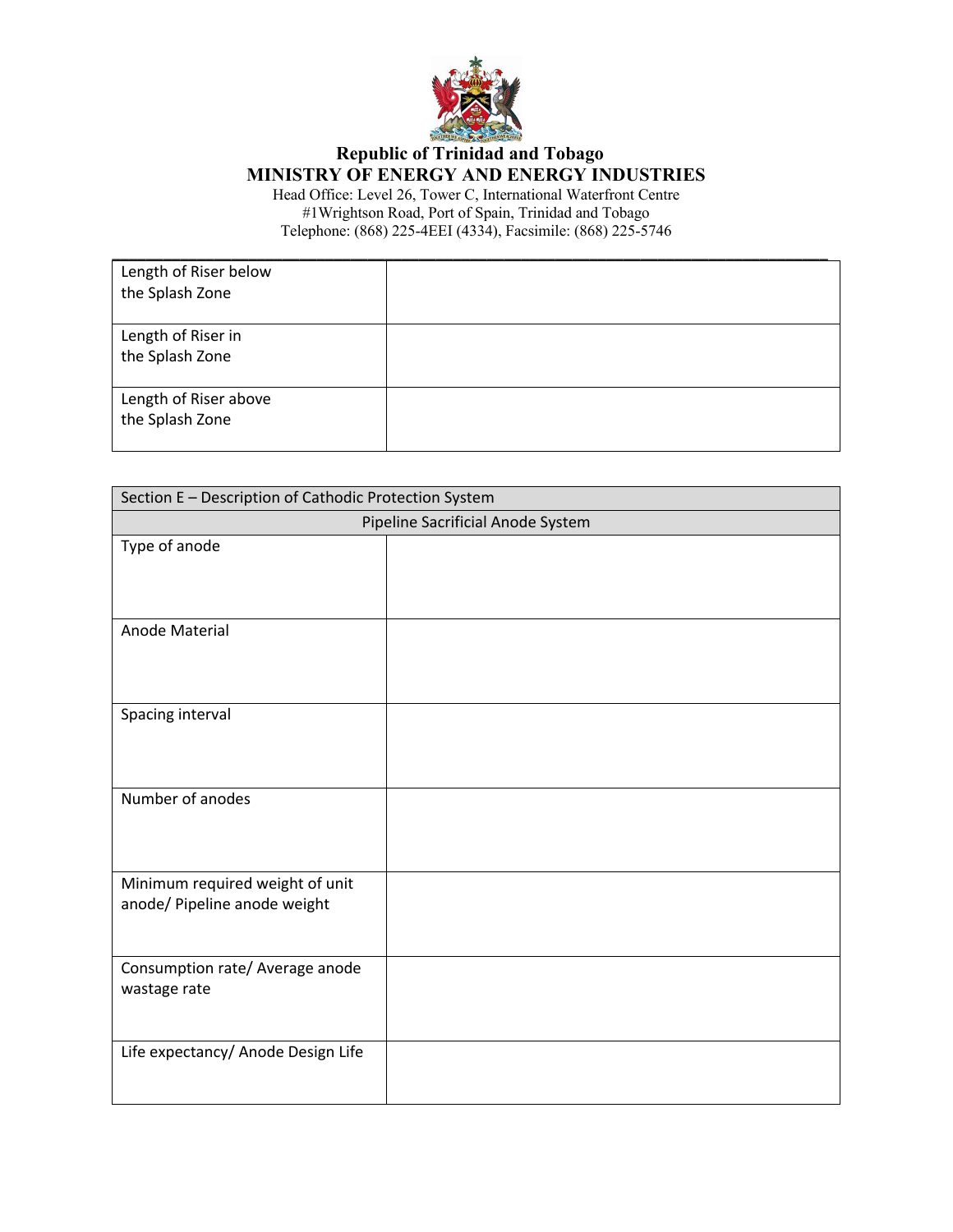

| Riser Sacrificial Anode System |  |  |
|--------------------------------|--|--|
| Number of anodes               |  |  |
|                                |  |  |
|                                |  |  |
|                                |  |  |
|                                |  |  |
| Anode weight                   |  |  |
|                                |  |  |
|                                |  |  |
|                                |  |  |

| Section F - Water Depth (WGS84 coordinates) |  |
|---------------------------------------------|--|
| Minimum water depth and<br>coordinates      |  |
| Maximum water depth and<br>coordinates      |  |

| Section G - Burial Depth (WGS84 coordinates) |  |
|----------------------------------------------|--|
| Minimum burial depth and<br>coordinates      |  |
| Maximum burial depth and<br>coordinates      |  |

| Section H - Description of External Protection Measures |  |
|---------------------------------------------------------|--|
| <b>Protection Coating</b>                               |  |
|                                                         |  |
|                                                         |  |
|                                                         |  |
|                                                         |  |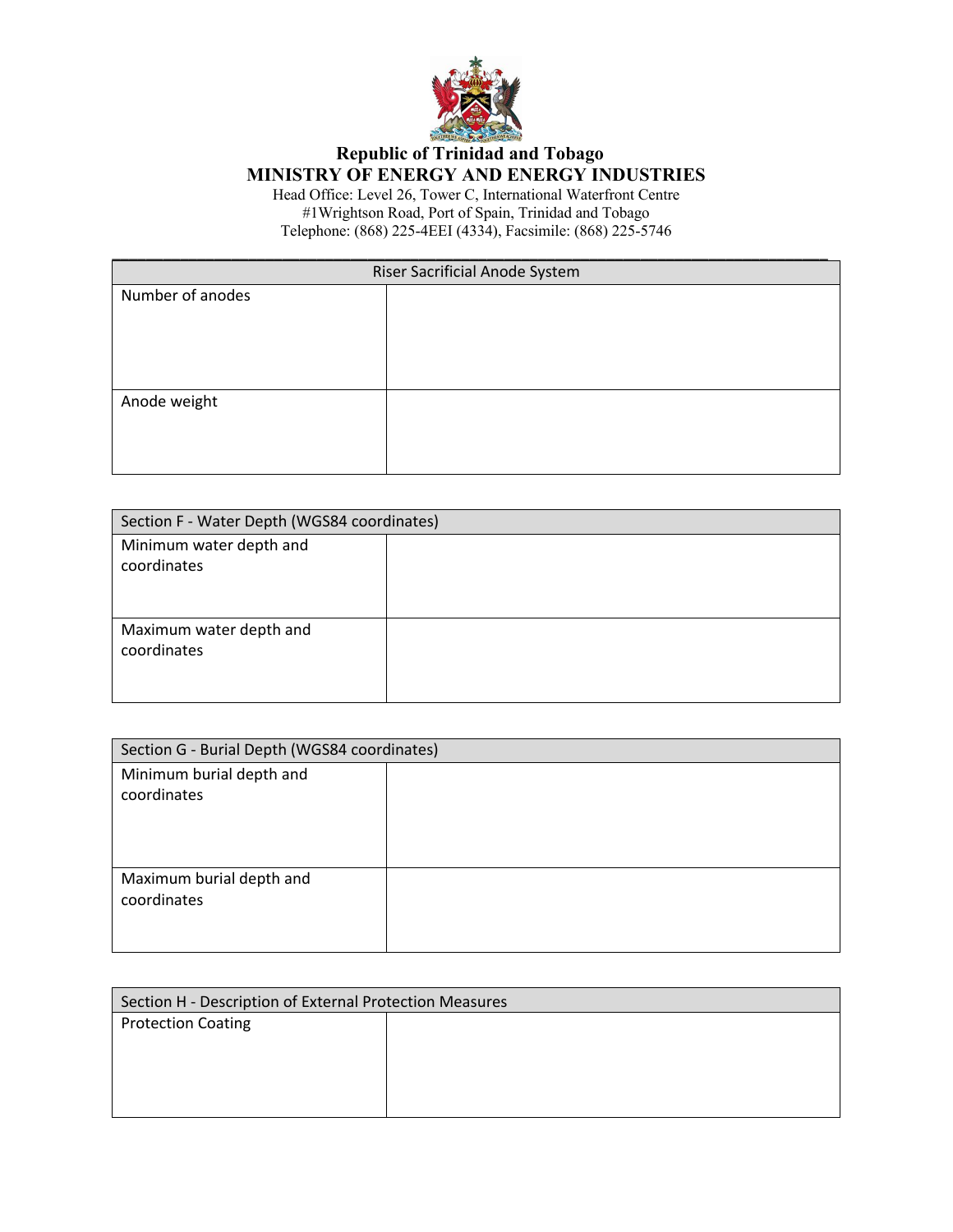

| Protection Type                  |  |
|----------------------------------|--|
| <b>Protection Thickness</b>      |  |
|                                  |  |
| Approximate length of protection |  |
| <b>Corrosion Allowance</b>       |  |

| Section I - Sand Production  |  |
|------------------------------|--|
| Is sand production expected? |  |
|                              |  |
|                              |  |
|                              |  |
|                              |  |

| Section J - Description of Internal Protection Measures |  |
|---------------------------------------------------------|--|
| <b>Internal Coating</b>                                 |  |
|                                                         |  |
|                                                         |  |
|                                                         |  |
| Corrosion Inhibitor Program                             |  |
|                                                         |  |
|                                                         |  |
|                                                         |  |
|                                                         |  |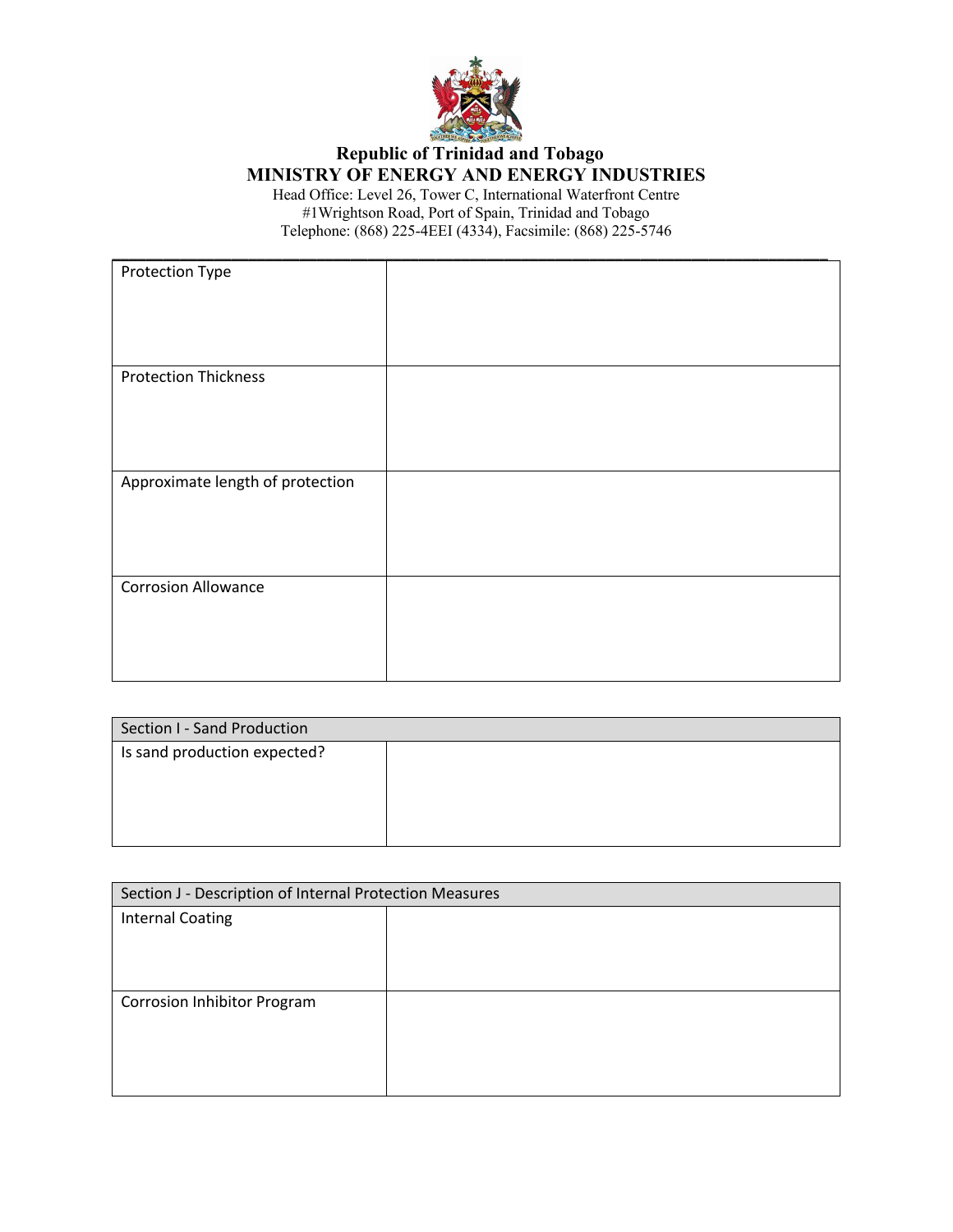

| <b>Pigging Requirements</b> |  |
|-----------------------------|--|
| (routine and intelligent)   |  |
|                             |  |
|                             |  |
|                             |  |
|                             |  |
| <b>Corrosion Allowance</b>  |  |
|                             |  |
|                             |  |
|                             |  |
|                             |  |
|                             |  |

| Section K - Method of Fabrication (Details) |  |
|---------------------------------------------|--|
|                                             |  |
|                                             |  |
|                                             |  |
|                                             |  |

| Section L - Specific Gravity of the Empty Pipe based on seawater |  |
|------------------------------------------------------------------|--|
| Formula used and Code                                            |  |
|                                                                  |  |
|                                                                  |  |
|                                                                  |  |
|                                                                  |  |
| List density of materials                                        |  |
|                                                                  |  |
|                                                                  |  |
|                                                                  |  |
| <b>Specific Gravity</b>                                          |  |
|                                                                  |  |
|                                                                  |  |
|                                                                  |  |
|                                                                  |  |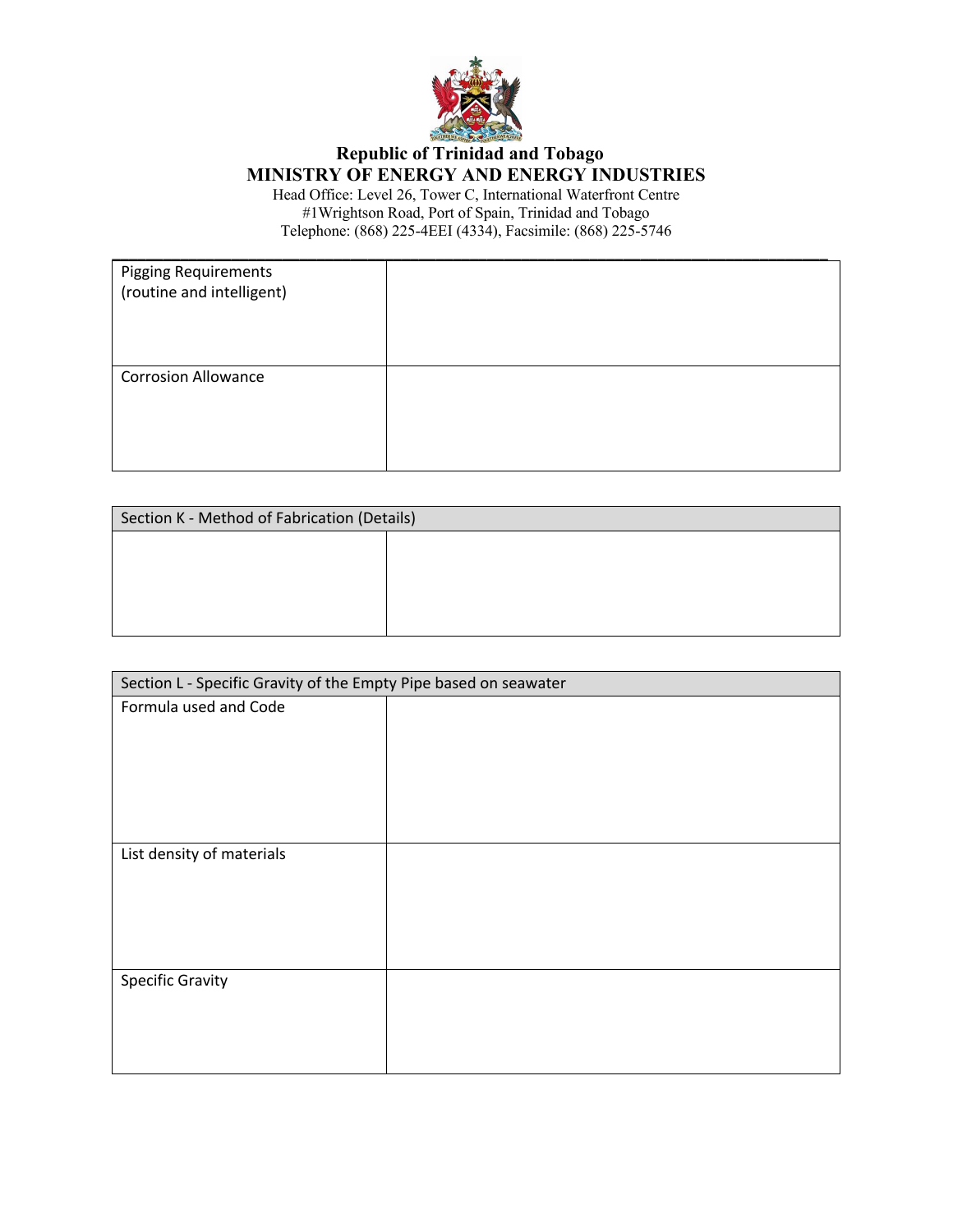

| Section M - Design Capacity |  |
|-----------------------------|--|
| Design Flow Rate            |  |
|                             |  |
|                             |  |
|                             |  |
|                             |  |
|                             |  |
|                             |  |
|                             |  |
|                             |  |

| Section N - Fluid(s) for Transmission |  |
|---------------------------------------|--|
|                                       |  |
|                                       |  |
|                                       |  |

| Section O - Fluid(s) Data |                         |  |
|---------------------------|-------------------------|--|
|                           | Fluid                   |  |
|                           |                         |  |
|                           | Flowing                 |  |
|                           | Temperature             |  |
|                           |                         |  |
|                           | Viscosity               |  |
|                           |                         |  |
|                           |                         |  |
|                           | Density                 |  |
|                           |                         |  |
|                           | <b>Specific Gravity</b> |  |
|                           |                         |  |
|                           |                         |  |
|                           |                         |  |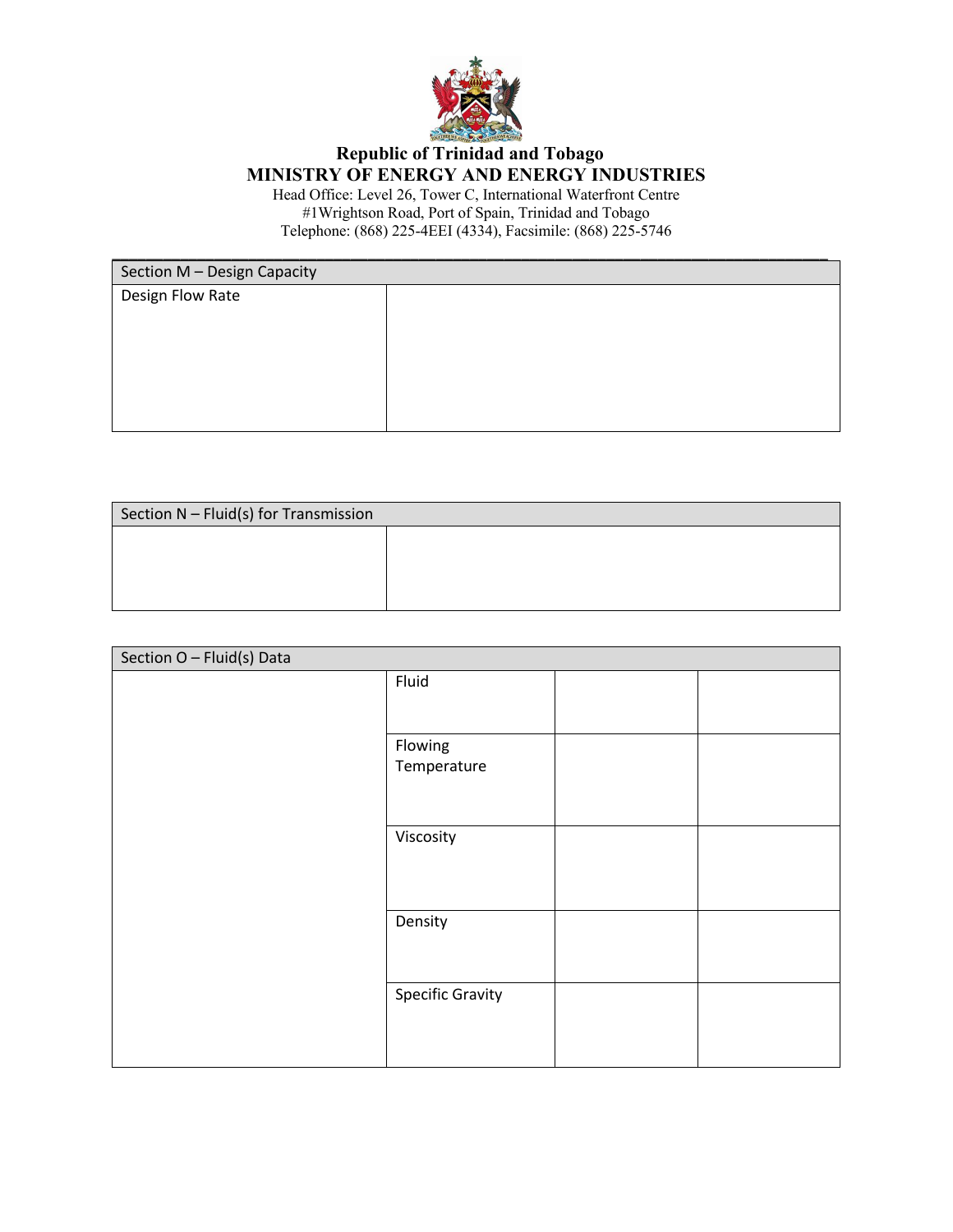

| Section P - Pressure Data Based on (Code, Safety, Standards etc.) |  |
|-------------------------------------------------------------------|--|
| Design Pressure                                                   |  |
|                                                                   |  |
|                                                                   |  |
| Max Allowable Operating Pressure                                  |  |
|                                                                   |  |
|                                                                   |  |
|                                                                   |  |
| <b>Operating Pressure</b>                                         |  |
|                                                                   |  |
|                                                                   |  |
| <b>Hydrostatic Test Pressure</b>                                  |  |
|                                                                   |  |
|                                                                   |  |
|                                                                   |  |
| Hydrostatic Test Medium                                           |  |
|                                                                   |  |
|                                                                   |  |
| Hydrostatic Test Period                                           |  |
|                                                                   |  |
|                                                                   |  |
|                                                                   |  |

| Section Q - Construction Information |  |
|--------------------------------------|--|
| <b>Anticipated Starting Date</b>     |  |
|                                      |  |
| Method of burial                     |  |
| Method of construction               |  |
| Welding requirements                 |  |